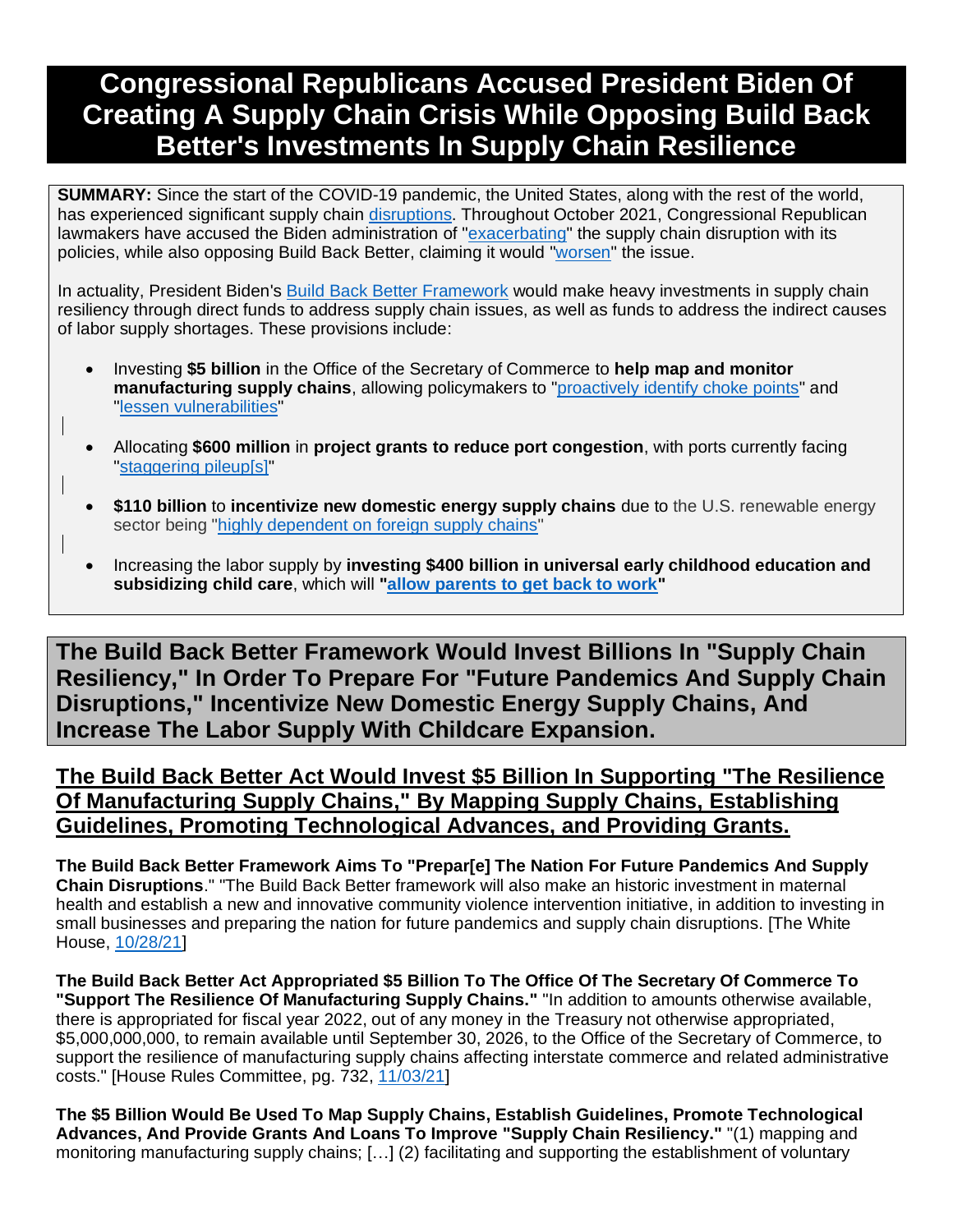standards, guidelines, and best practices; […] (3) identifying, accelerating, promoting, demonstrating, and deploying technological advances for manufacturing supply chains; and […] (4) providing grants, loans, and loan guarantees to maintain and improve manufacturing supply chain resiliency." [House Rules Committee, pg. 732-733, [11/03/21\]](https://rules.house.gov/sites/democrats.rules.house.gov/files/BILLS-117HR5376RH-RCP117-18.pdf)

**According To Former Brookings Institution Expert Geoffrey Gertz, The Government Has "An Important Role" In Mapping Out Supply Chains, Which Allows Policymakers To "Proactively Identify Possible Choke Points" And To "Lessen Vulnerabilities."** "In light of these challenges, there is an important role for governments to play in mapping out today's supply chains, and the linkages between them. Each firm has only a blinkered, incomplete view of its own little corner of global supply chains—governments must step in to piece together the bigger picture. A better mapping of supply chains will allow policymakers to proactively identify possible choke points in global economic networks, and work to lessen vulnerabilities and introduce strategic redundancies where needed." [Brookings Institution, [03/05/20\]](https://www.brookings.edu/blog/future-development/2020/03/05/the-coronavirus-will-reveal-hidden-vulnerabilities-in-complex-global-supply-chains/)

#### **The Build Back Better Act Would Invest \$600 Million In Grants For Projects That Support "Supply Chain Resilience, Reduction In Port Congestion, And The Development Of Offshore Wind," As Ports Are Facing A "Staggering Pileup" And The United State's Renewables Sector Is "Highly Dependent On Foreign Supply Chains."**

**The Build Back Better Back Act Appropriates \$600 Million For Project Grants Supporting "Supply Chain Resilience, Reduction In Port Congestion, And The Development Of Offshore Wind."** "(a) In General.—In addition to amounts otherwise available, there is appropriated for fiscal year 2022, out of any money in the Treasury not otherwise appropriated, \$600,000,000, to remain available until September 30, 24 2026, to the Maritime Administration for the purposes of making grants for projects to support supply chain resilience, reduction in port congestion, and the development of offshore wind through the program under section 50302(c) of title 46, United States Code." [House Rules Committee, pg. 1043-1044, [11/03/21\]](https://rules.house.gov/sites/democrats.rules.house.gov/files/BILLS-117HR5376RH-RCP117-18.pdf)

**Ports Are Running Out Of Space For Cargo, Resulting In A "Staggering Pileup" That Could Require A "Substantial Refashioning" Of Shipping Infrastructure.** "It has come to this in the Great Supply Chain Disruption: They are running out of places to put things at one of the largest ports in the United States. As major ports contend with a staggering pileup of cargo, what once seemed like a temporary phenomenon — a traffic jam that would eventually dissipate — is increasingly viewed as a new reality that could require a substantial refashioning of the world's shipping infrastructure." [The New York Times, [10/10/21\]](https://www.nytimes.com/2021/10/11/business/supply-chain-crisis-savannah-port.html)

**While The U.S. Renewables Sector Is "Highly Dependent On Foreign Supply Chains," There Is "Significant Domestic Industrial Capacity" To Manufacture Offshore Wind Turbines And Their Components.** "Currently, the U.S. renewables sector is highly dependent on foreign supply chains. […] In the case of offshore wind, meanwhile, both the industry and, by extension, the U.S. supply chain are 'immature' to the point of being nonexistent; however, there is significant domestic industrial capacity to support manufacturing offshore wind turbines and their component parts as more offshore wind projects come online in the next decade." [Center For American Progress, [10/04/21\]](https://www.americanprogress.org/issues/security/reports/2021/10/04/504512/creating-domestic-u-s-supply-chain-clean-energy-technology/)

#### **With The United States Having "The Best Opportunity" To "Onshore" Clean Technology Manufacturing, The Build Back Better Framework Would Invest \$110 Billion In Incentivizing New Domestic Energy Supply Chains, While Also "Boosting The Competitiveness Of Existing Industries."**

**The Build Back Better Framework Would Allocate \$110 Billion For Incentivizing "New Domestic Supply Chains," Including "Solar, Batteries, And Advanced Materials," While Also "Boosting The Competitiveness of Existing Industries**." "Investments and Incentives for Clean Energy Technology, Manufacturing, and Supply Chains (\$110 billion): Targeted incentives to spur new domestic supply chains and technologies, like solar, batteries, and advanced materials, while boosting the competitiveness of existing industries, like steel, cement, and aluminum." [The White House, [10/28/21\]](https://www.whitehouse.gov/briefing-room/statements-releases/2021/10/28/build-back-better-framework/)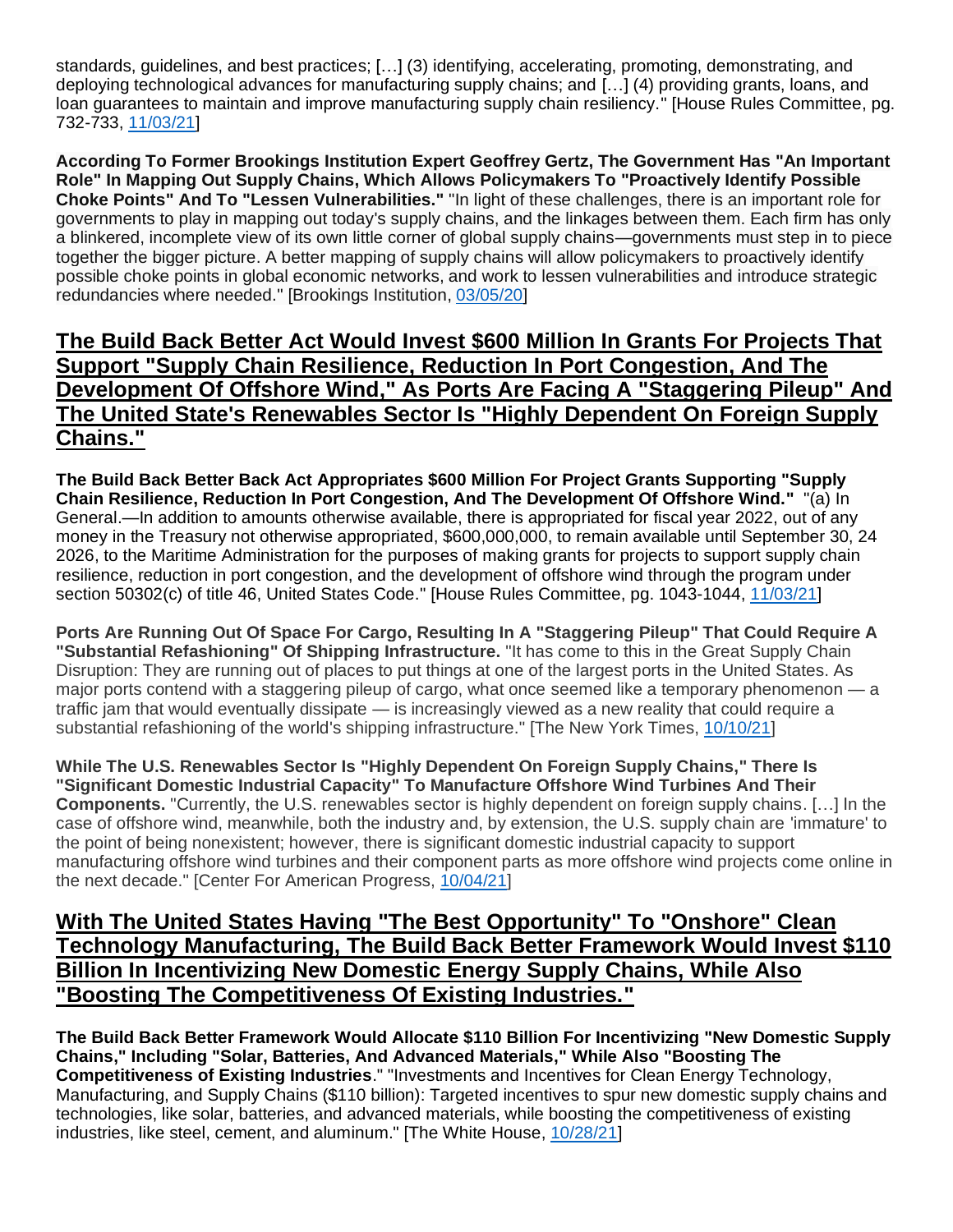**With The Expected Growth In The Clean Energy Industry, The United States Has The "Best Opportunity" Within The Next Decade To "Onshore The Manufacturing Supply Chains Of Clean Technology."** "The amount of materials and products needed to supply [clean energy's] growth in production will increase exponentially over the next few years. That raises the question: Will these materials and products come primarily from abroad, or will they be sourced and manufactured in the United States? From lithium in electric vehicle (EV) batteries, to the steel in a wind turbine, to the polysilicon in a solar panel, the next decade represents the best opportunity to date to onshore the manufacturing supply chains of clean technology. In doing so, this country would create and retain tens of thousands, and potentially hundreds of thousands, of good jobs for working Americans." [Center For American Progress, [10/04/21\]](https://www.americanprogress.org/issues/security/reports/2021/10/04/504512/creating-domestic-u-s-supply-chain-clean-energy-technology/)

#### **While A "Lack Of Labor" Contributes To Supply Chain Disruptions, The Build Back Better Act Would Increase The Labor Supply By Investing \$400 Billion In Universal Early Childhood Education And Subsidizing Child Care.**

**According To CNBC's Susan Caminiti, The Core Problem Of The Supply Chain Disruption Is The "Lack Of Labor," From Longshoreman At Ports To Truck Drivers.** "At its core, the problems plaguing nearly every disruption along this globally interconnected network is a lack of labor. The container ships off the coast of California don't have the longshoreman to unload them. A shortage of truck drivers — a problem that existed pre-pandemic, but one that has only worsened since — means goods can't get from the ports to warehouses to then find their way to retailers and consumers." [CNBC, [09/28/21\]](https://www.cnbc.com/2021/09/28/companies-need-more-workers-to-help-resolve-supply-chain-problems.html)

**According To the Roosevelt Institute, Convenient And Affordable Childcare For Working Parents Is Necessary To Increasing The Labor Supply.** "Childcare: Convenient, affordable childcare is a major obstacle for working parents, illuminated even more so by school and daycare closures during the COVID-19 pandemic, which has disproportionately impacted women's labor force participation. Increasing the capacity of industries in order to curb inflation of specific prices requires increasing the supply of labor." [Roosevelt Institute, [09/28/21\]](https://rooseveltinstitute.org/wp-content/uploads/2021/09/RI_InflationBBB_Factsheet_202109.pdf)

**The Build Back Better Act Expands Childcare, Which Will "Allow Parents To Get Back To Work."** "The Build Back Better Act invests in existing and new childcare facilities in underserved areas and provides subsidies to make childcare more affordable for qualifying households. Together, these investments would increase the supply of childcare, create new jobs, and allow parents to get back to work." [Roosevelt Institute, [09/28/21\]](https://rooseveltinstitute.org/wp-content/uploads/2021/09/RI_InflationBBB_Factsheet_202109.pdf)

**The Build Back Better Act Allocated \$400 Billion In Providing Universal Early Childhood Education And Subsidizing Child Care**. "Universal pre-K and child care subsidies: \$400 billion. […] Some of the framework's biggest investments are in early childhood education and child care, which have stayed more intact in this proposal compared to other policies. The framework includes funding covering free preschool for all 3- and 4 year-olds, which will last for six years. Right now, a handful of states, including Vermont and Florida, offer some form of universal pre-K, but many do not. (Ultimately, this measure would allocate federal money for implementing these programs, though states would have significant leeway in how to use it.) It also contains substantial funding to help families cover the costs of child care, which will also last for six years. Under this policy, families making up to 250 percent of a state's median income would not have to pay more than 7 percent of their annual income on child care." [Vox, [10/28/21\]](https://www.vox.com/2021/10/28/22748554/biden-budget-build-back-better-democrats-child-care-taxes)

**Throughout October 2021, Federal Republican Lawmakers Have Blamed President Biden For "Exacerbating" the Supply Chain Crisis With His Policies, While Also Opposing The Build Back Better Framework, Claiming It Would "Worsen" The Issue.** 

**In October 2021, 160 House Republican Members Signed A Letter Accusing President Biden Of "Exacerbating" The "Supply Chain Crisis" And Urged Him To "Halt Discussions" Of Build Back Better, Claiming It Would "Worsen" The Issue.**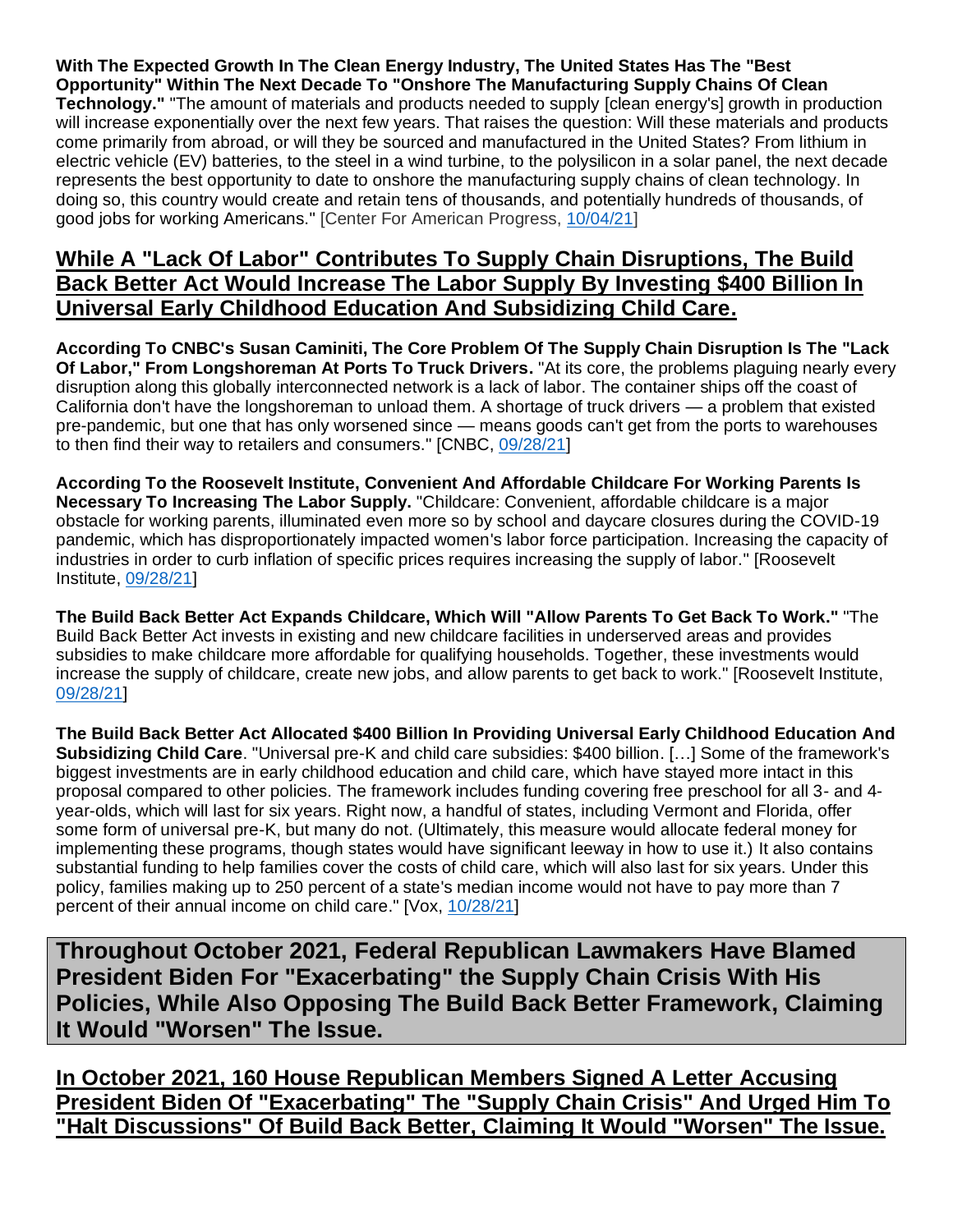**October 20, 2021: 160 House Republican Members, Led By Rep. Sam Graves (MO-06), Wrote A Letter Stating The Policies Of President Biden And Democratic Party Leaders Were "Exacerbating Or Simply Ignoring The Underlying Supply Chain Crisis."** "Our priority right now should be strengthening our nation's economy and increasing our global competitiveness. The policies of your presidency and party's leaders in Congress are exacerbating or simply ignoring the underlying supply chain crisis.'" [Republican House Committee On Transportation And Infrastructure, [10/20/21\]](https://republicans-transportation.house.gov/uploadedfiles/2021-10-20_supply_chain_crisis_letter.pdf?utm_campaign=196888-345)

**In The Letter, The Republican Members Urged The Biden Administration To "Step Up" By Stopping The "Reckless Tax And Spending Plan" Along With The "Harmful" Regulations And "Excessive Benefits" That Are "Disincentivizing Work."** "While many in both business and labor have agreed to step up, House Republicans are calling on you, your Administration, and your allies in Congress to do the same. Your Administration must step up for American workers and businesses by halting your reckless tax and spending plan currently pending before Congress. We request that you stop the litany of harmful regulatory actions that are driving up energy costs and to stop disarming the same American businesses you are asking to bail you out with vaccine mandates and excessive benefits that are disincentivizing work." [Republican House Committee On Transportation And Infrastructure, [10/20/21\]](https://republicans-transportation.house.gov/uploadedfiles/2021-10-20_supply_chain_crisis_letter.pdf?utm_campaign=196888-345)

**In The Letter, House Republicans Called On President Biden To "Halt Discussions" On The Build Back Better Framework, Claiming The Framework Would "Worsen The Supply Chain Crisis**." "Further consideration of your massive expansion of social spending, paid for by anticompetitive tax increases on small businesses and families, only stands to worsen the supply chain crisis. We urge you to call on your Congressional allies to halt discussions on a budget reconciliation bill that aims to reshape the social fabric of this country and instead work on real infrastructure solutions that focus on moving goods and people safely and efficiently throughout our great country and around the world." [Republican House Committee On Transportation And Infrastructure, [10/2021\]](https://republicans-transportation.house.gov/uploadedfiles/2021-10-20_supply_chain_crisis_letter.pdf?utm_campaign=196888-345)

**In October 2021, Republican Members Of The House Oversight Committee Authored A Letter Condemning President Biden For Being "Unwilling" To Recognize "Supply Chain Crisis," While Claiming The Build Back Better Framework Was An Attempt By Congressional Democrats To "Force" Policies "Without Regard For" Inflation.** 

**In An October 2021 Letter, House Oversight Republicans Claimed President Biden Was "' Unwilling To Recognize The Growing Supply Chain Crisis.'"** "'Meanwhile, the Biden Administration appears unwilling to recognize the growing supply chain crisis,' the letter reads. 'Instead, the Vice President is advising parents to buy Christmas gifts early—something much easier for those workers not awaiting a Christmas bonus—and blaming climate change.'"[Fox News, [10/14/21\]](https://www.foxnews.com/politics/house-oversight-republicans-call-biden-admin-address-ongoing-supply-chain-crisis)

**In Their Letter, House Oversight Republicans Blamed The Biden Administration For Labor Shortages And Claimed A Vaccine Mandate Would "'Likely Worsen The Situation.'"** "'The delays at ports, railyards, and warehouses stem directly from extreme labor shortages, caused in large part by the Biden Administration's and congressional Democrats' misguided policy to pay people not to work,' the letter said. 'Further, President Biden's unilateral vaccine mandate will likely worsen the situation as employers are forced to terminate employees unwilling to be vaccinated." [Fox News, [10/14/21\]](https://www.foxnews.com/politics/house-oversight-republicans-call-biden-admin-address-ongoing-supply-chain-crisis)

**In Their Letter, House Oversight Republicans Also Claimed The Build Back Better Framework Would Increase The Cost Of Living Through Tax Increases, Which Would Result In "'No Prosperity.'"** "'If we pass the Democrat's proposed \$3.5 trillion spending bill which raises taxes across the board, the cost of living for every American will increase. Between inflation and the new taxes in the bill, there will be no prosperity, but may be this is the intent of the Biden Administration.'" [Fox News, [10/14/21\]](https://www.foxnews.com/politics/house-oversight-republicans-call-biden-admin-address-ongoing-supply-chain-crisis)

**In An October Weekly Newsletter, House Oversight Republicans Claimed The Build Back Better Framework Was An Attempt For Democrats To "Force" "Radical, Socialist" Policies "Without Regard For" Inflation And Debt. "**It begs the question: Why are Democrats attempting to spend MORE money and jam through another sweeping spending bill? It's simple. This is an opportunity to force the American people to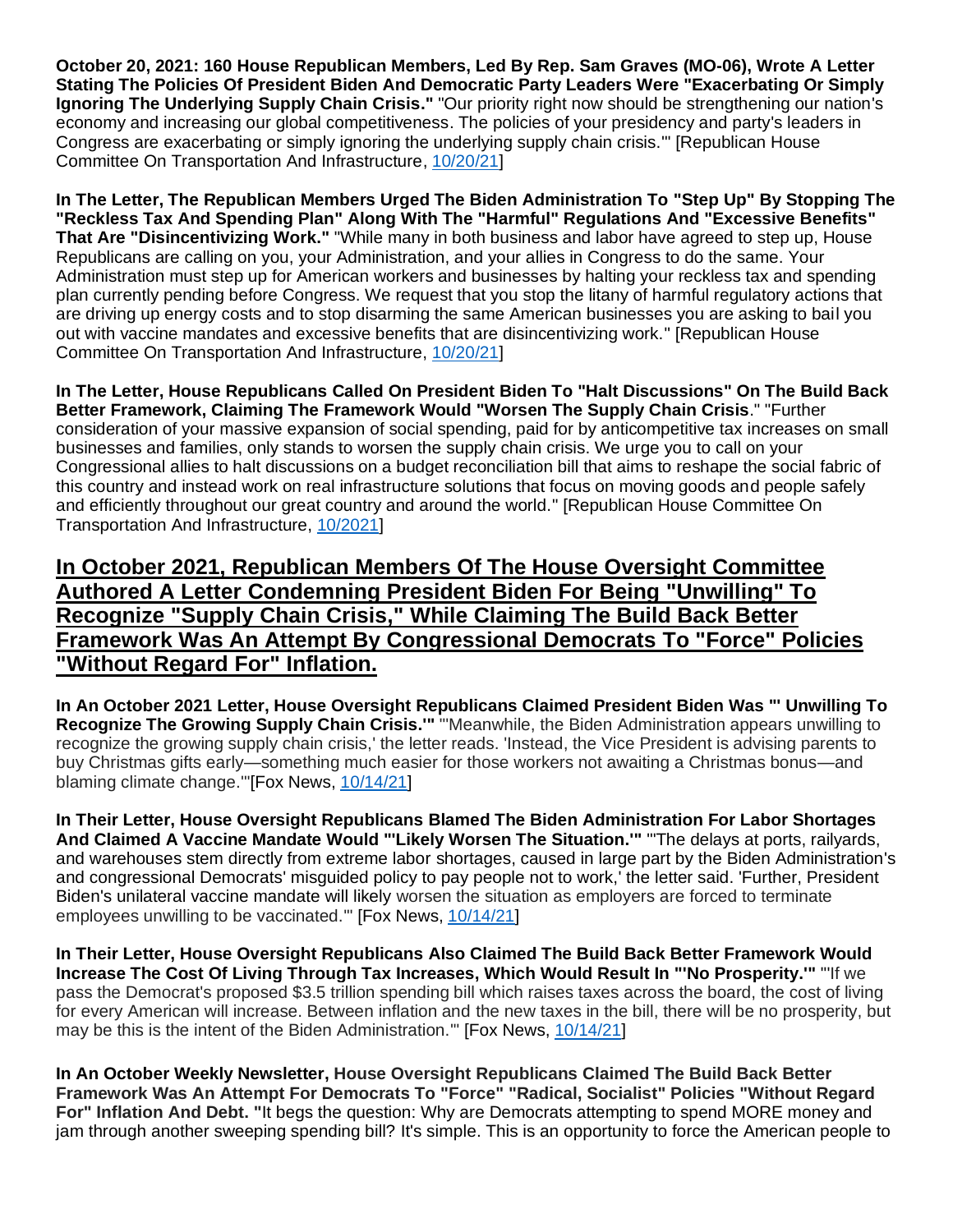accept their radical, socialist policies without regard for rising inflation or our national debt. This is a \$5 Trillion Socialist Wish List." [Republican House Committee On Oversight And Reform, [10/20/21\]](https://republicans-oversight.house.gov/blog/waste-watch-bidens-socialist-wish-list/)

### **In October 2021, The Republican Study Committee, The "Largest [Republican] Caucus," Blamed President Biden For Cancelling Christmas Due To "Supply Chain Snags," While Also Opposing The Build Back Better Framework.**

**In October 2021, The Republican Study Committee–The "Largest [Republican] Caucus On Capitol Hill"–Issued A New Memo On How Members Could "Sharpen Their Messaging On the Supply Chain Crisis Ahead Of the Holiday Season."** "The Republican Study Committee (RSC), the largest GOP caucus on Capitol Hill, will send a new memo to lawmakers on Thursday detailing how they can sharpen their messaging on the supply chain crisis ahead of the holiday season, when consumers could face the sting of higher prices and empty store shelves." [The Hill, [10/21/21\]](https://thehill.com/homenews/house/577823-gop-memo-urges-lawmakers-to-blame-white-house-grinches-for-christmas-delays)

**The Memo Claimed, "Christmas Is Cancelled In America," Due To The Biden Administration, Placing Blame For The "Supply Chain Snags" On It And The Green New Deal Agenda.** "The RSC memo argues there are four main reasons why the Biden administration is to blame for the supply chain snags: President Biden's economic policies, including billions in extra unemployment aid, have dwindled the number of truckers, port workers and other personnel; Biden's Green New Deal agenda has caused shipping prices to skyrocket; by pumping trillions of stimulus dollars into the economy, Biden is spurring inflation, which is accelerating spending and exacerbating the supply chain crisis; Biden's 'soft China policies' mean too many things are being manufactured in China, so 'when the power goes out in China, Christmas is cancelled in America.'" [The Hill, [10/21/21\]](https://thehill.com/homenews/house/577823-gop-memo-urges-lawmakers-to-blame-white-house-grinches-for-christmas-delays)

**In September 2021, The Republican Study Committed "Reaffirm[ed]" Their Opposition On The Build Back Better Framework, Calling The Framework A "Socialist Wish List Reconciliation Bill."** "Yesterday, the Republican Study Steering Committee voted to adopt an official position opposing the Democrats' fake infrastructure plan: 'The Republican Study Committee is opposed to all the radical attempts by Congressional Democrats and the Biden Administration to fundamentally alter the country. This includes a blank check debt limit increase, a CR that helps facilitate the Biden open borders agenda, and certainly their socialist wish list reconciliation bill. It has become clearer by the day that the infrastructure bill, that could potentially be voted on next week, is a lynchpin for this agenda. The Republican Study Committee reaffirms our opposition to this bill and urges our colleagues to actively oppose it.'" [Republican Study Committee, [09/24/21\]](https://rsc-banks.house.gov/news/press-releases/rsc-opposes-democrats-socialist-spending-plan)

**In October 2021, House Republicans Tweeted That President Biden Was "Trying To Steal Christmas," While Blaming Him For "Exacerbating" The Supply Chain Crisis By Trying To Pass Build Back Better, Which House Republicans Claimed Would Make The Issue "Worse."**

**October 13, 2021 Tweet From House Republicans: "This Is The Guys Who Is Trying To Steal Christmas. Americans Are NOT Going To Let That Happen."** [Twitter, [10/13/21\]](https://twitter.com/housegop/status/1448373345314029569)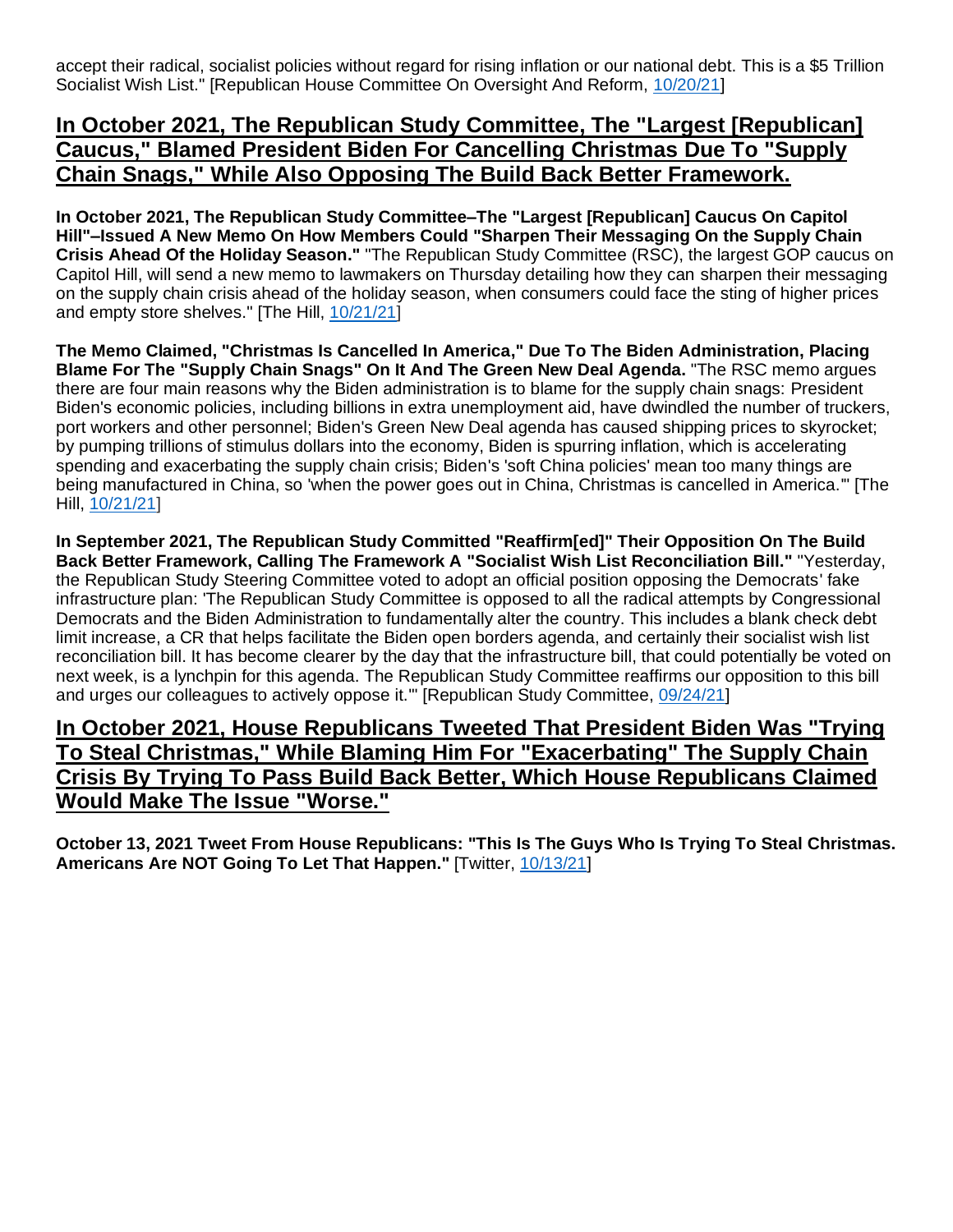

This is the guys who is trying to steal Christmas.

Americans are NOT going to let that happen.



3:41 PM · Oct 13, 2021 · Twitter for iPhone

**October 14, 2021 Tweet From House Republicans: "Coming To America This December."** [Twitter, [10/14/21\]](https://twitter.com/HouseGOP/status/1448752871277834248?ref_src=twsrc%5Etfw%7Ctwcamp%5Etweetembed%7Ctwterm%5E1448752871277834248%7Ctwgr%5E%7Ctwcon%5Es1_&ref_url=https%3A%2F%2Fwww.salon.com%2F2021%2F10%2F16%2Fits-not-even-halloween-and-are-already-claiming-biden-is-stealing-christmas%2F)



4:49 PM · Oct 14, 2021 · Twitter for iPhone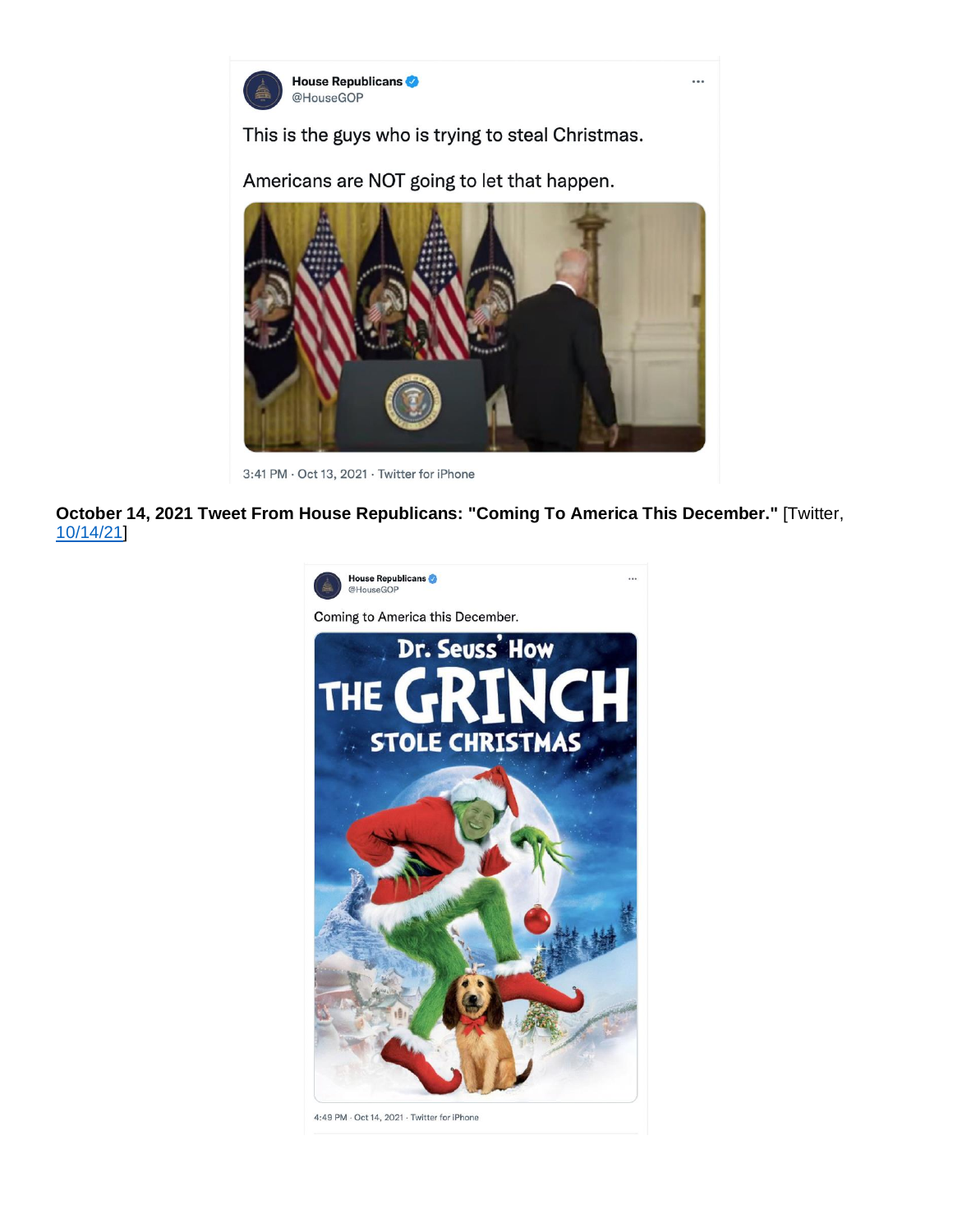**October 21, 2021: House Republicans Published A Blog Post Entitled: "Biden And Pelosi's Radical Policies Are Making The Supply Chain Crisis Worse."** [House Republican Caucus, [10/21/21\]](https://www.gop.gov/biden-and-pelosis-radical-policies-are-making-the-supply-chain-crisis-worse/)

**In The Blog Post, House Republicans Claimed President Biden's "Radical Agenda" Is "Exacerbating" The Supply Chain Crisis That Is "Threatening Christmas."** "America is facing a historic supply chain crisis that is threatening Christmas for millions of Americans, Instead of working to fix this crisis President Biden and Speaker Pelosi's radical agenda is only exacerbating the growing supply chain crisis." [House Republican Caucus, [10/21/21\]](https://www.gop.gov/biden-and-pelosis-radical-policies-are-making-the-supply-chain-crisis-worse/)

**Congressional Republicans Have Blamed The Biden Administration For "Creat[ing] A Massive Supply Chain Crisis," While Also Opposing The Build Back Better Framework, Claiming It Would "Destroy" The Economy And "Bankrupt America."**

**In October 2021, Rep. James Comer (KY-01) Tweeted That The Biden Administration Had "Created A Massive Supply Chain Crisis," Then Tweeted His Strong Opposition To Build Back Better, Claiming It Would Make Inflation "Worse" And Damage The "Economy."**

**October 18, 2021 Tweet From Rep. James Comer: "The Biden Administration Has Created A Massive Supply Chain Crisis – And Refuses To Show Any Leadership In Fixing It. Before Long We'll Have To Bring Back Jimmy Carter's Misery Index For @JoebBiden's Economy."** [Twitter, [10/18/21\]](https://twitter.com/GOPoversight/status/1450122587468705793)

...



The Biden Administration has created a massive supply chain crisis - and refuses to show any leadership in fixing it.

Before long we'll have to bring back Jimmy Carter's misery index for @JoeBiden's economy. @Newsmax



11:31 AM · Oct 18, 2021 · Twitter Media Studio

[Twitter, [10/18/21\]](https://twitter.com/GOPoversight/status/1450122587468705793)

**October 27, 2021 Tweet From Rep. James Comer: "My Latest Column: Trillions More In Wasteful Spending Will Make Biden's Inflation Crisis Worse And Damage Our Economy."** [Twitter[, 10/27/21\]](https://twitter.com/RepJamesComer/status/1453347728650551296)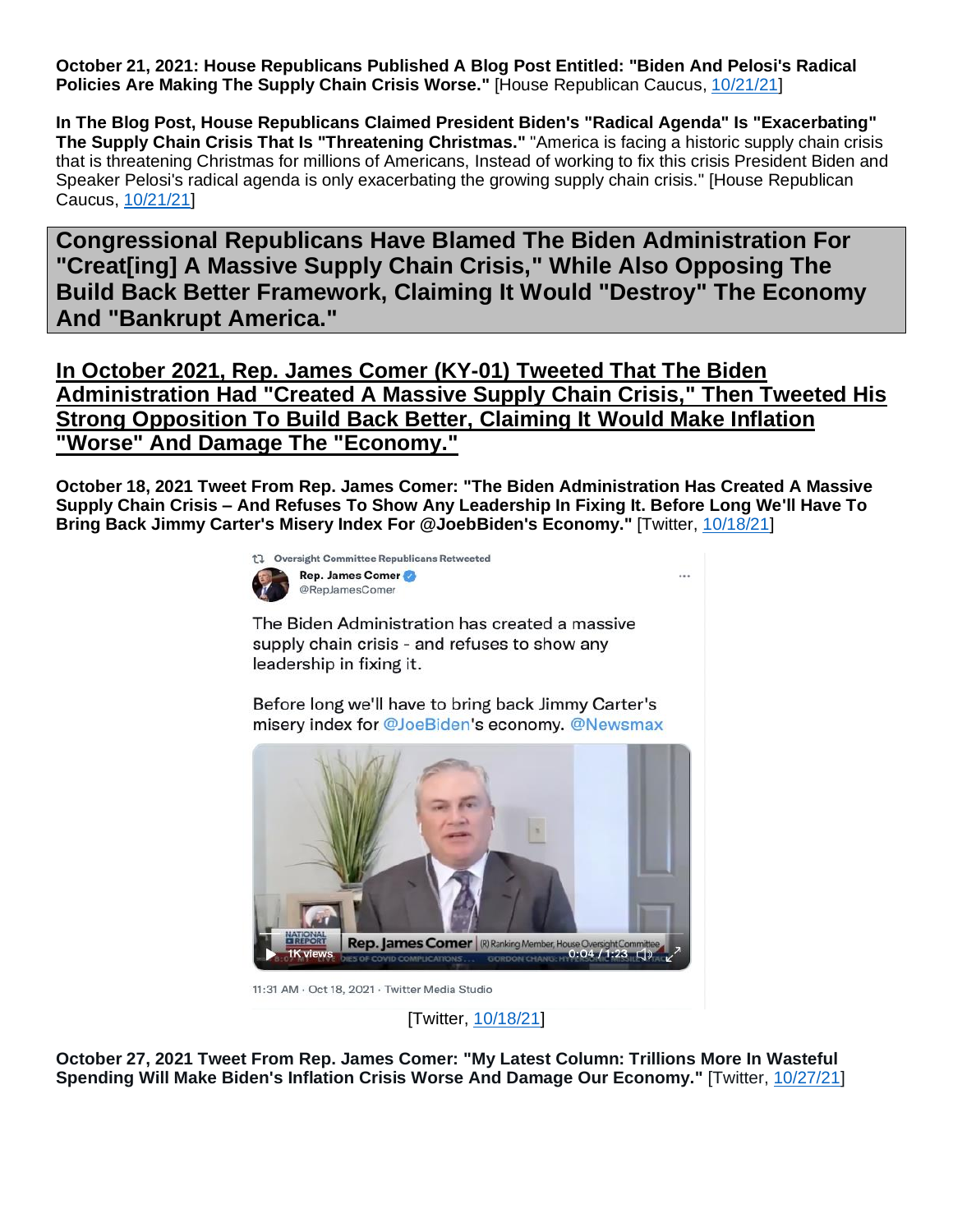

My latest column: trillions more in wasteful spending will make Biden's inflation crisis worse and damage our economy.



comer.house.gov Column: Partisan Spending Bill Will Damage Economy

9:07 AM · Oct 27, 2021 · Twitter for iPhone

[Twitter, [10/27/21\]](https://twitter.com/RepJamesComer/status/1453347728650551296)

**In His Column, Rep. Comer Announced His Strong Opposition To Build Back Better, Claiming That Congress Should "Focus On Stimulating Economic Growth."** "I stand strongly in opposition to the spending bill under negotiation by President Biden and Speaker Pelosi. Instead of borrowing and spending money we don't have, Congress should focus on stimulating economic growth by reducing the burdensome regulations holding our workforce and critical industries back." [Representative Comer, [10/25/21\]](https://comer.house.gov/press-release?id=5DB3B1E8-19F6-4E0D-9EFE-4EBD3C55D852)

### **In October 2021, Rep. Ralph Norman (SC-05) Blamed The Biden Administration For "Making No Effort" To Handle The Supply Chain Crisis, While Also Calling The Build Back Better Framework A "Sham" That Would "Bankrupt American Quicker."**

**In An October 21, 2021 Interview, Rep. Ralph Norman (SC-05) Blamed The Biden Administration For "Making No Effort" To Handle The Supply Chain Crisis.** "The seriousness of it is cannot be overstated I've had more calls on people that are short supplies you know we've come through the worst pandemic can't get workers their parts and have not been delivered it effects every business in this country and the Biden administration is the only way to explain it is it's just intentional. I mean that they can talk about it can't get, you know, workers to unload the ships but you got over 240 ships in California, you know, you could if they wanted to they could use the choose the federal government be it national guard be it military you could get the ships unloaded, but they making no effort." [The Jason Rantz Show (00:48), [10/21/21\]](https://omny.fm/shows/the-jason-rantz-show/congressman-ralph-norman-describes-some-of-the-sup)

**In An Interview With Fox News, Rep. Norman Called The Build Back Better Framework A "Sham," And Claimed That "No Republican Should Vote" For It Because It Will "Bankrupt America Quicker."** "It's a shame the whole framework of what he's doing the spending instead of build back better, Stewart, it is bankrupt America quicker. There's no republican should vote for either the 1.2 trillion or the 3.5 which is really A 5 plus trillion-dollar bill. It's the payback on states that have been mismanaged miss Ronan under the guise of a green new deal so I hope it both hope both of them go down and is anything but bipartisan and this president is."[Fox Business (00:23), [10/28/21\]](https://video.foxbusiness.com/v/6279209703001#sp=show-clips)

## **In October 2021, Senator Roger Wicker (R-MS) Accused The Biden Administration Of Being "Badly Out Of Touch" With The Severity Of the Supply Chain Crisis, While Calling The Build Back Better Framework A "Reckless Tax And Spending Spree."**

**On October 25, 2021, Senator Wicker Published A Post Accusing The Biden Administration Of Not "Appreciat[ing] The Severity Of This [Inflation] Crisis," Claiming That The Administration Is "Badly Out Of Touch."** "The Biden Administration does not seem to appreciate the severity of this crisis. Recently, the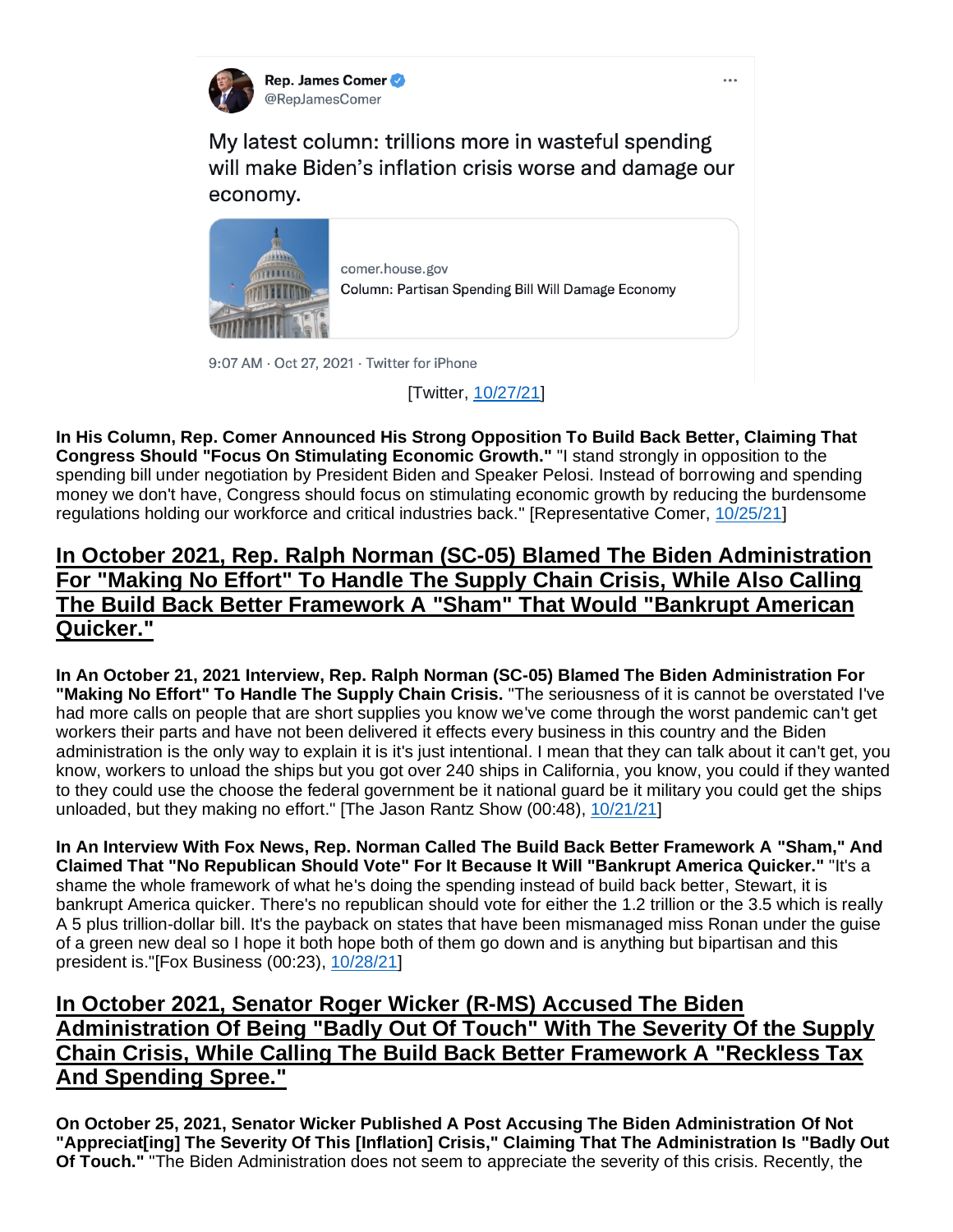President's chief of staff dismissed rising prices and supply chain delays as 'high class problems.' His spokesperson Jen Psaki also made light of the delays by sarcastically calling them a 'tragedy.' These comments show the Administration is badly out of touch." [Senator Wicker, [10/25/21\]](https://www.wicker.senate.gov/2021/10/wicker-works-to-alleviate-supply-chain-crisis)

#### **Wicker Expressed His Hope For The Democrats To "Abandon" The Build Back Better Framework.**

"Unfortunately, Democrats are holding up final passage of this bill until they pass their massive and reckless tax-and-spending agenda. I hope my Democrat colleagues will abandon this proposal and instead recognize the urgent need to pass our bipartisan infrastructure bill. Doing so would help ease the supply chain crisis and make our economy more resilient in the future." [Senator Wicker, [10/25/21\]](https://www.wicker.senate.gov/2021/10/wicker-works-to-alleviate-supply-chain-crisis)

**On October 28, 2021, Senator Wicker Tweeted A Link To A Fox News Article With The Caption: "President Biden's New 'Framework' Is Just A Different Flavor Of National Democrats' Reckless Tax And Spending Spree That American Have Been Hearing For Months**." [Twitter, [10/28/21\]](https://twitter.com/SenatorWicker/status/1453777761940779009)



President Biden's new 'framework' is just a different flavor of national Democrats' same reckless tax and spending spree that Americans have been hearing of for months.

...



1:36 PM · Oct 28, 2021 · TweetDeck

[Twitter, [10/28/21\]](https://twitter.com/SenatorWicker/status/1453777761940779009)

### **Senator Rick Scott (R-FL) Accused President Biden Of Crippling The Supply Chain While Claiming Build Back Better Would "Destroy" The Economy.**

**Senator Rick Scott Blamed President Biden Of Crippling The Supply Chain Due To His "Failed Agenda Of Systemic Socialism" And Vaccine Mandates**. "Joe Biden can't seem to grasp basic economics. We now have simultaneous crises: a crippled supply chain that can't deliver on time, or at all, and massive inflation that's crushing Americans with skyrocketing prices. Inflation hurts everyone, but it's most devastating for America's poorest families, like mine growing up. Thanks to Biden's failed agenda of systemic socialism and unconstitutional mandates, businesses cannot produce the goods that Americans need while keeping their prices low, and families cannot afford to buy these products when they finally find them on the shelves." [Senator Scott, [10/14/21\]](https://www.rickscott.senate.gov/2021/10/sen-rick-scott-the-only-person-joe-biden-can-blame-for-inflation-crisis-is-himself)

**In An Op-Ed, Senator Scott Slammed Democrats For Their "Taxing-And-Spending Spree" That Would "Destroy" The Economy And "Kill The American Dream."** "For Mr. Sanders, his fellow socialists and the radical left in Washington, the majority the Democrats hold in Congress is an opportunity to push a taxing-andspending spree on the American people. Their structural reform would mean the Green New Deal, defunding the police, critical race theory in our children's classrooms, open borders and amnesty as a crisis rages on our